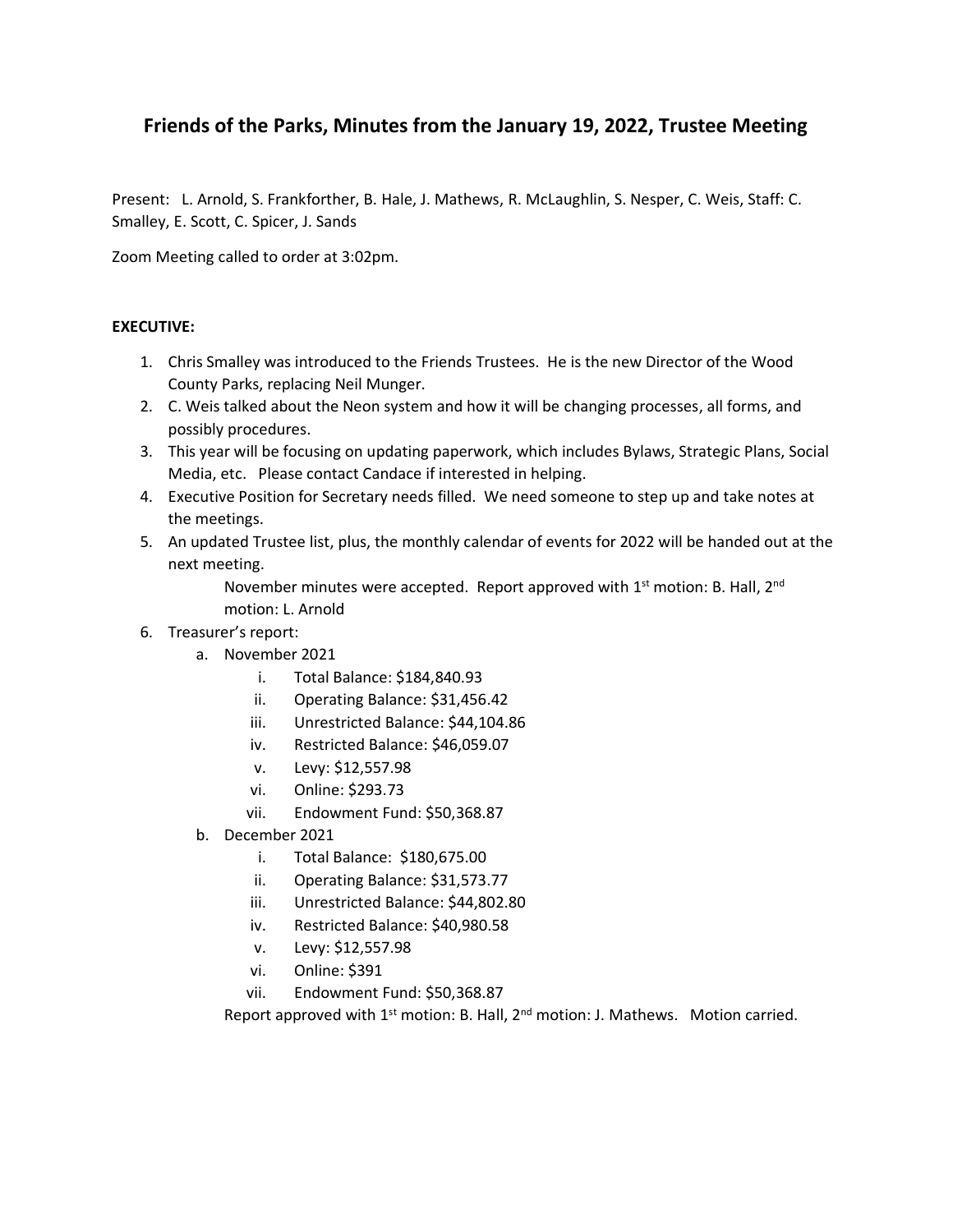# **COMMITTEES:**

- 1. Membership:
	- a. A Chair for the Membership Committee is needed. If interested, please let C. Weis know.
	- b. Discussions will be taking place regarding the Renewal Drive. Jim indicated that emails will be sent to the Board for approval via Neon. Be on the look out for them. Looking for feedback.
	- c. Renewal letters will be mailed out in February as well as online.
- 2. Photo Contest
	- a. The Photo Sale brought in \$668, plus, donations. Both framed and loose pictures were sold.
	- b. People Choice awards will be posted on Facebook and Instagram for those who submitted pictures in November, 2021. Once voting ends, winners will be notified.
	- c. Participation via Instagram "blew up" during the vote online for peoples choice with many more people participating using this app.

## **DIRECTORS:**

- 1. C. Smalley
	- a. Asked that we be patient. With 3 individuals stepping down, job descriptions are being updated and positions/duties are being shifted around. A total of 75 years of work history was lost when these individuals retired.
	- b. Will be developing more clearly defined procedures for the Commemorative brick trail as well as the Bench programs.
- 2. J. Sands
	- a. Excited about Neon and the new possibilities it provides.
	- b. Working on the Spring Oak Leaf. Labels will be need by mid-February.
	- c. Seed cleaning marathon takes place on January 29<sup>th</sup>.
	- d. Is working on the possibility of Volunteer Olympics occurring this summer as a way to celebrate our Volunteers help in the parks.
- 3. C. Spicer
	- a. Photo's of the Wildlight Project was shared. 400 individuals attended even though it was very cold
	- b. Craig thanked the Friends for sponsoring the WildLight Project.
- 4. E. Scott
	- a. Waiting to hear back from vendor about purchasing a tag machine.
	- b. Native Plant Sale will be held on May  $7<sup>th</sup>$  at the Wood County Fairgrounds. Volunteers are needed to handle the cash box. Discussion took place regarding the time of the event. Possibly
		- i. Friday, 10-1 (Friends Only)
		- ii. Saturday, 10-1
		- iii. Also discussed a Saturday only event with the Friends coming prior to the start of the sale.
	- c. Eric indicated that it would not be possible to allow pre-orders due to the lack of staffing.